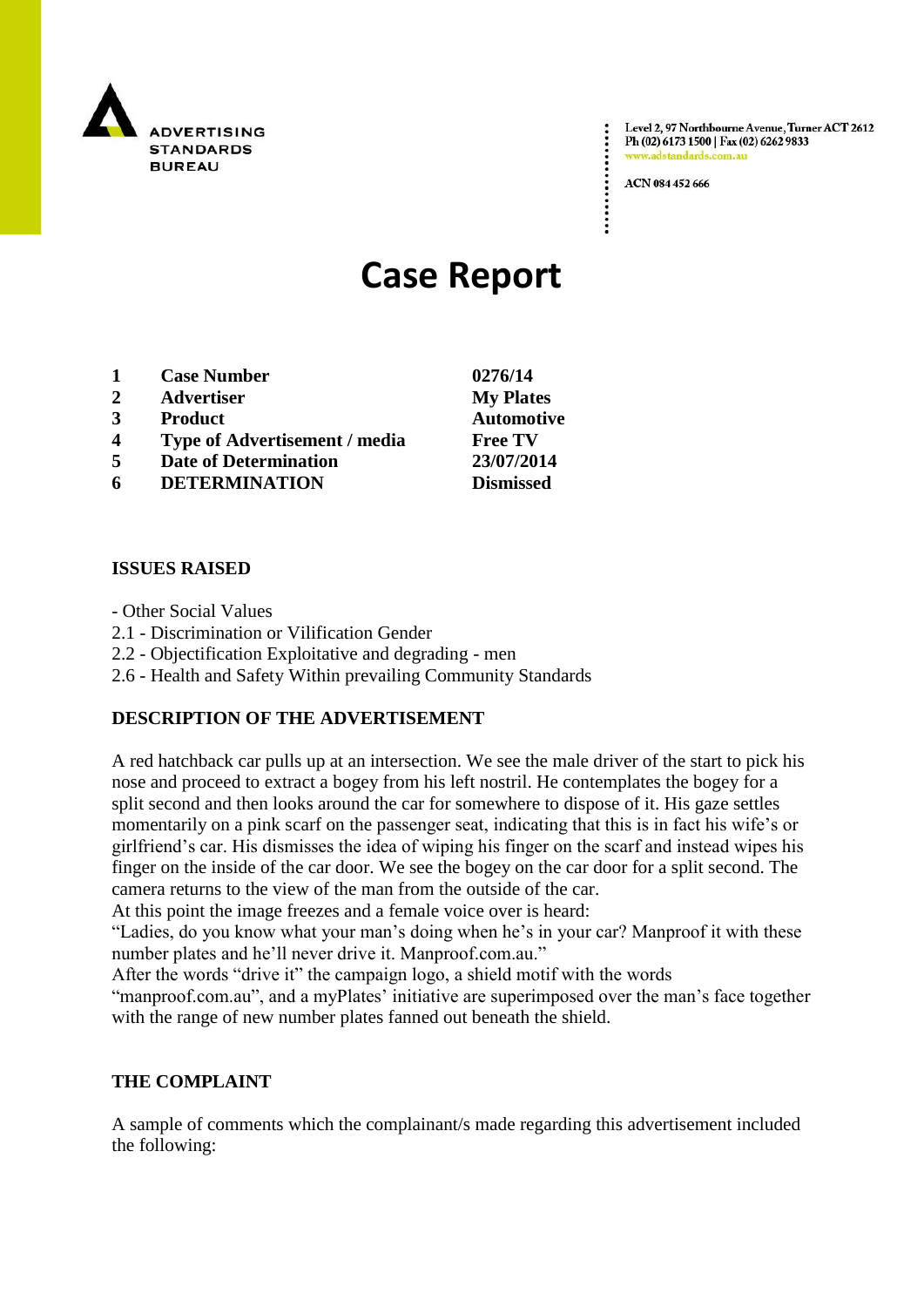*The vulgarity of showing people picking their noses is unnecessary.*

*I believe these ads are sexist and are in very bad taste.*

*I find the ad totally and utterly disgusting and not only that it was advertised during The Voice Kids which is not an good example for kids to watch.*

*I find the advert totally distasteful and unnecessary I would consider no longer watching a network that continues to run it.*

*The man picks his nose and wipes it on the car door. You can see the snot on the door of the car. It was an overly vulgar ad and I feel it is not appropriate or necessary to see on TV. This was absolutely disgusting. The graphic detail was revolting. It was so disgusting I changed channel part way through the ad and therefore do not know what product or service was being advertised. The images made me feel physically ill. Note, I have never made a complaint about anything on TV previously. I should not be subjected to this type of revolting image while watching the nightly news. It was also dinner time for many people, however playing it at another time would not make it acceptable. It was the particularly graphic depiction including a detailed "booger" on the man's finger that was particularly disgusting. I feel ill as I am writing this now. Unacceptable!*

*It made me feel ill. What are we going to have to watch next in the interest of retail sales? Someone inserting a tampon?*

# **THE ADVERTISER'S RESPONSE**

Comments which the advertiser made in response to the complainant/s regarding this advertisement include the following:

## *Response to the complaint*

*Reference to sections is to the AANA Code of Ethics downloaded from the website With respect to section 2.1 – Discrimination or Vilification (on the basis of gender) This advertisement portrays an example of one possible behaviour that a man might indulge in whilst borrowing his female partner's car. The advertisement suggests in a tongue in cheek fashion that a solution to prevent this from happening again is to put one of these number plates on the car in with the implication that he will be too embarrassed to borrow the car again.*

*We have deliberately cast actors who are normal, clean-cut, well-groomed respectable gentlemen so as to avoid portraying men as grubby, vile or disgusting stereotypes. The fact is the act of picking one's nose is perfectly normal (see response to section 2.6), and is embarrassing to all only when caught in the act. Furthermore, the act of picking one's nose is not exclusive to men.*

*We do not believe that the behaviour portrayed accurately reflects the behaviour of all men, or even the majority of men.*

*We do not believe that that anything in the script or the visual implies that all, or even the majority of men behave in such a fashion when borrowing their partner's car.*

*What we have tried to capture, throughout the campaign, is the tension that exists in relationships whenever a male borrows, or tries to borrow, a female's car. Indeed, one of the TVCs in the campaign reflects a family relationship dynamic in which the mother's son chooses not to borrow his mother's car because it has a set of these number plates on it. We do not believe that the portrayal of what is an everyday common occurrence is discriminatory against the male gender as a whole.*

*With regards to the products being advertised they are number plate designs that are likely to*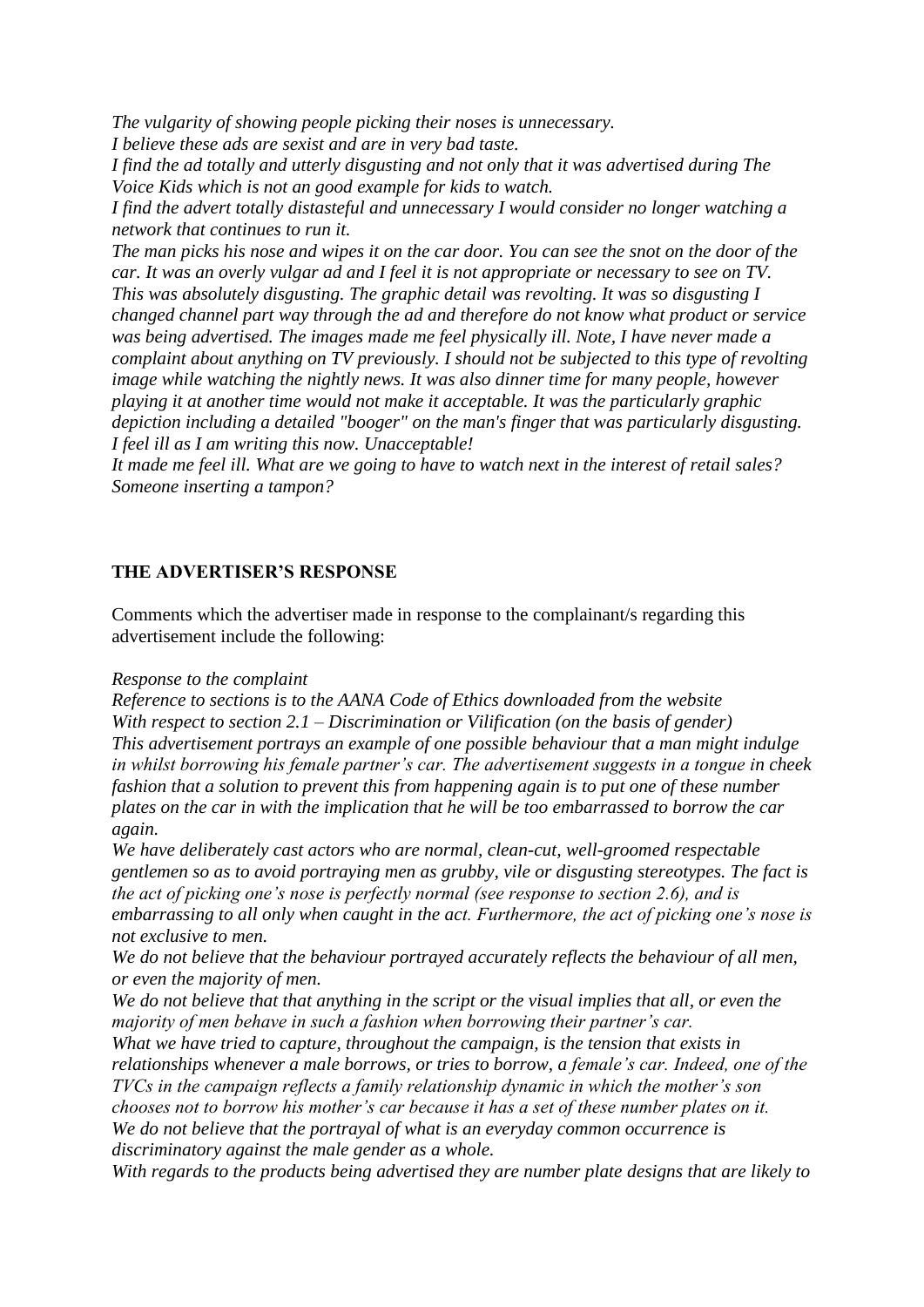*appeal more to women than to men but are not necessarily exclusively available for women. What the advertisement is suggesting to women is that if you put one of these number plate designs on your car then their men will be less likely to drive it, this avoiding the type unpleasant behaviour depicted.*

*We, therefore submit that this advertisement does not breach this section of the code. With respect to section 2.2 – "Employing sexual appeal in a manner which is exploitative and degrading of any individual or group of people".*

*There is clearly no attempt whatsoever to use sexual appeal as a communication device in this advertisement and respectfully submit that there is no case to answer under this section of the code.*

*With respect to section 2.3 – "Present or portray violence".*

*There is no presentation or portrayal of any violent act in the script or actions contained within this advertisement and respectively submit that there is no case to answer under this section of the code.*

*With respect to section 2.4 – "shall treat sex, sexuality and nudity with sensitivity to the relevant audience".*

*There is no representation of sex, sexuality or nudity in this advertisement and respectfully submit that there is no case to answer under this section of the code.*

*With respect to section 2.5 – only use language which is appropriate for the relevant audience and medium. Strong or obscene language shall be avoided".*

*There is no use of strong, obscene or inappropriate language at any point during this advertisement. We respectfully submit that there is no case to answer under this section of the code.*

*With respect to section 2.6 – "shall not depict material contrary to Prevailing Community Standards on health and safety".*

*The following response contains information that we hope will prove helpful in providing some context and perspective - to demonstrate that the behaviour depicted in the advertisement is normal human behaviour.*

*Nose-picking is defined as the act of inserting a finger into one's own nostrils with the aim of removing a piece of dried or semi-dried nasal secretion. Nose-picking or referring to it in public is generally frowned upon and perceived as an unpleasant, or bad, habit. Despite this, it is a ubiquitous behaviour. Nose-picking is practised by the majority of individuals – regardless of gender, age and cultural background. Nose-picking is, bar a few exceptions, harmless.*

*Few things are more embarrassing than being caught nose-picking. Despite the fact that nose-picking is in most cases innocuous –the only person that can possibly be affected or harmed by nose-picking is the picket – it commonly finds less acceptance than flatulence or belching, regardless of the socio-cultural environment.*

*There have been a number of medical and psychological studies over the years into this phenomenon. A study published in the Journal of Clinical Psychiatry found that of a sample of 1000 randomly selected adults, 254 responded as follows:*

*- 91% were current nose-pickers;*

*- 75% believed that everyone did it;*

*- Nearly 10% claimed to pick their noses at least 3 – 4 times a day.*

*There are many reasons given by medical experts for people picking their nose:*

*- Amongst babies, it is a simple, innocent act of exploring their own bodies;*

*- Amongst children, and some adults, it is simply an unconscious sign of boredom;*

*- Amongst older children, who may know that is a frowned-upon habit by their parents, will* 

*do it either to catch their parent's attention, or provoke or embarrass their parents;*

*Generally speaking, however, most people pick their nose simply to remove or relieve*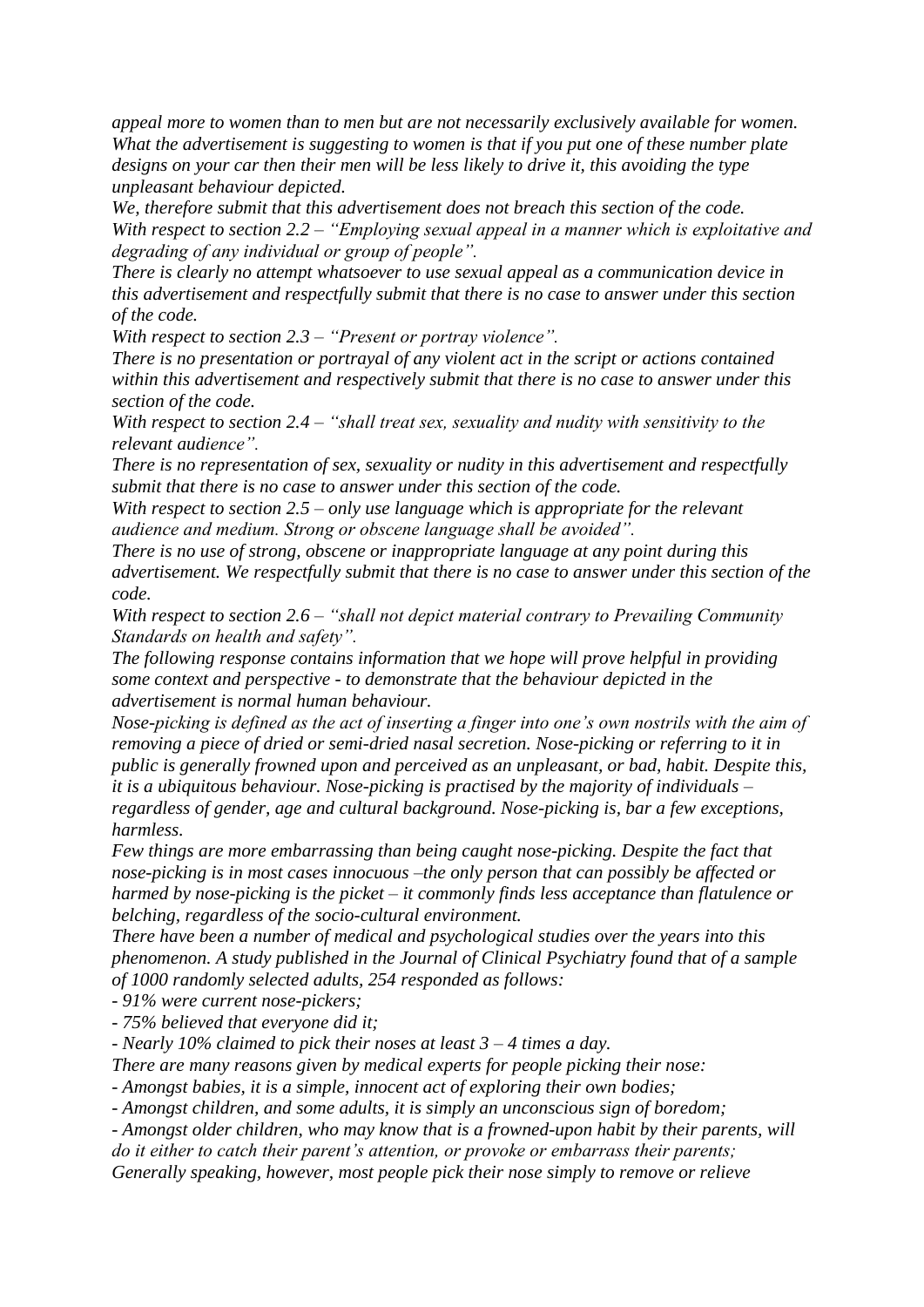*something that is uncomfortable in their nostril, and are mostly too busy or lazy to conceal it appropriately.*

*The point of this is that nose-picking, whilst unpleasant for some to see, is a perfectly natural, human behaviour, and is only harmful to the individual picker in extreme circumstances. On this basis, therefore, we respectfully submit that our advertisement, whilst uncomfortable to watch for some people, does not contravene this section of the code. Additional information*

*The TVC first went to air on Sunday 13 July 2014. Airtime was scheduled by our media buyer, Sutherland Media Services, in co-operation with the three free-to-air television networks, and in compliance with the approved CAD ratings.*

*The geographical coverage of the campaign is limited to metro Sydney, regional NNSW and regional SNSW markets, although we acknowledge that there is some signal spill into ACT and SE Queensland.*

*It is planned that this commercial, together with a second commercial (that is itself subject to an ASB complaint – reference number 0277/14) will run exclusively for two weeks. At this point in time, the weight behind these two commercials will be reduced significantly and a third, fourth and fifth commercial will be aired over the subsequent four weeks. Our current copy rotation plan has this commercial taken off-air on Saturday 2nd August 2014. Copies of these other commercials have been supplied as part of this response.*

*The media weight behind this commercial is not particularly heavy with the current media plan to deliver 160 TARPs over three weeks in the Sydney metro market, and 130 TARPs over the same period in regional NSW markets.*

*We recognise the fact that this commercial may have offended a small number of people relative to the overall audience exposure. We have received a number of communications also commenting on how funny and insightful they find this and the other commercial. Having said that, we have taken the proactive step in editing a new version of this commercial which pixelates the image of the secreted mucus, and the act of the male driver of the car wiping said mucus on the interior of the car door. A copy of this version of the TVC is also supplied.*

*After three days of the campaign we have sold a number of these plate designs, and our overall sales rates have lifted. Furthermore, we have already received nearly 1000 requests for the free air freshener that is offered exclusively on the campaign microsite, manproof.com.au. Overall traffic to this microsite has been very encouraging after just two days of airtime broadcasts.*

# **THE DETERMINATION**

The Advertising Standards Board ("Board") considered whether this advertisement breaches Section 2 of the Advertiser Code of Ethics (the "Code").

The Board noted the complainants' concerns that the advertisement shows behaviour that is offensive and disgusting and is discriminatory toward men as it shows only men carrying out these behaviours.

The Board viewed the advertisement and noted the advertiser's response.

The Board noted that some complainants were concerned that a product aimed at women is able to be advertised. The Board noted that this product is legally allowed to be advertised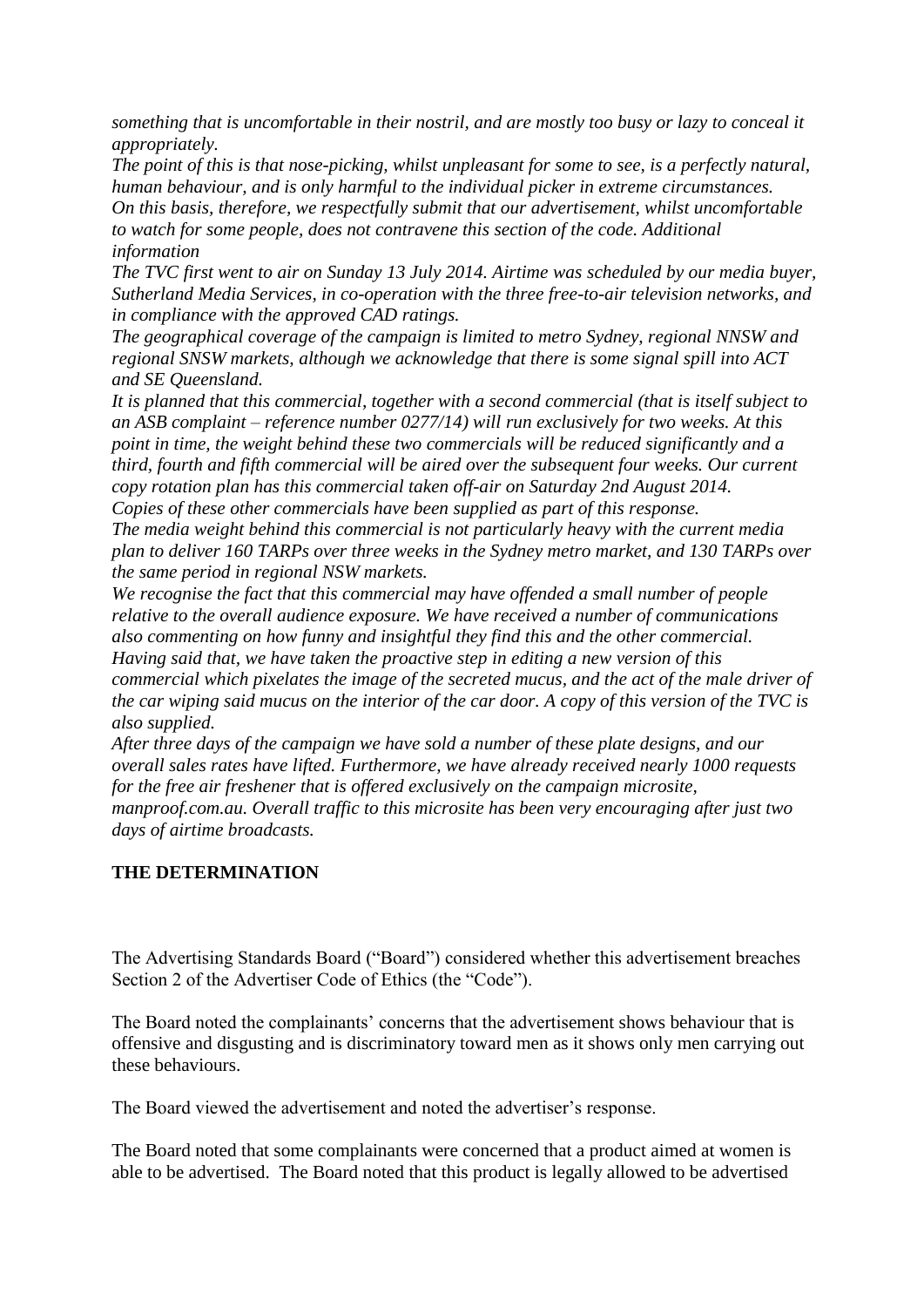and that this issue falls outside of the Code therefore the Board cannot consider this aspect of the complaints when making its determination.

The Board noted the advertisement features a male driver in a vehicle at a stop sign. He starts to pick his nose and extracts snot from his left nostril. He then looks around the car for somewhere to dispose of it and then wipes it on the inside trim of the car door.

The Board noted that many complaints about the advertisement concerned the unacceptability of depicting the man picking his nose in quite a graphic manner (with the focus of the advertisement being watching the man pick his nose and then dispose of the snot).

The Board considered that the advertisement is depicting an activity that is, in Australian society, generally unacceptable in public and even though he is depicted doing something in private, the graphic depiction of it is uncomfortable and unpleasant for many viewers. The Board noted that while the issue of picking ones nose and disposing of snot is not a subject that is generally discussed or considered acceptable in public, the Board agreed that while many people in the community have found the depiction of a person doing this to be vulgar and in poor taste, this issue does not does not breach any specific provision of the Code.

The Board considered whether the advertisement complied with Section 2.1 of the Code which requires that 'advertisements shall not portray or depict material in a way which discriminates against or vilifies a person or section of the community on account of race, ethnicity, nationality, gender, age, sexual preference, religion, disability, mental illness or political belief.'

The Board noted complainants' concerns that the advertisement is discriminatory toward men and that it is sexist and stereotyping men to have a depiction of a man behaving in a socially unacceptable manner to promote this product. The Board noted that the product is targeted to women as a humorous way of encouraging women to purchase personalised number plates.

The Board considered that the advertisement was intended to be light hearted and humorous and that there is no suggestion that nose picking is an occurrence exclusive to men. While the advertisement mentions only men, there is not a strong suggestion or implication that it is only men who behave in this manner. The Board considered that, while some people may be offended by the depiction of a man in this way, the advertiser's use of a man is not a depiction that is demeaning or negative.

In the Board's view, the advertisement is a humorous manner of encouraging women to have more feminine number plates and does not amount to a depiction that discriminates against or vilifies men and does not breach section 2.1 of the Code.

The Board considered Section 2.6 of the Code. Section 2.6 of the Code states: "Advertising or Marketing Communications shall not depict material contrary to Prevailing Community Standards on health and safety".

The Board noted complainants concerns regarding the unhygienic action of picking ones nose and wiping the contents on the door trim.

The Board noted that although the action is in poor taste, nasal mucus is a bodily function that occurs in everyone and is not isolated as a form of contagion. The Board considered that the depiction of the man picking his nose is not a depiction that is contrary to prevailing